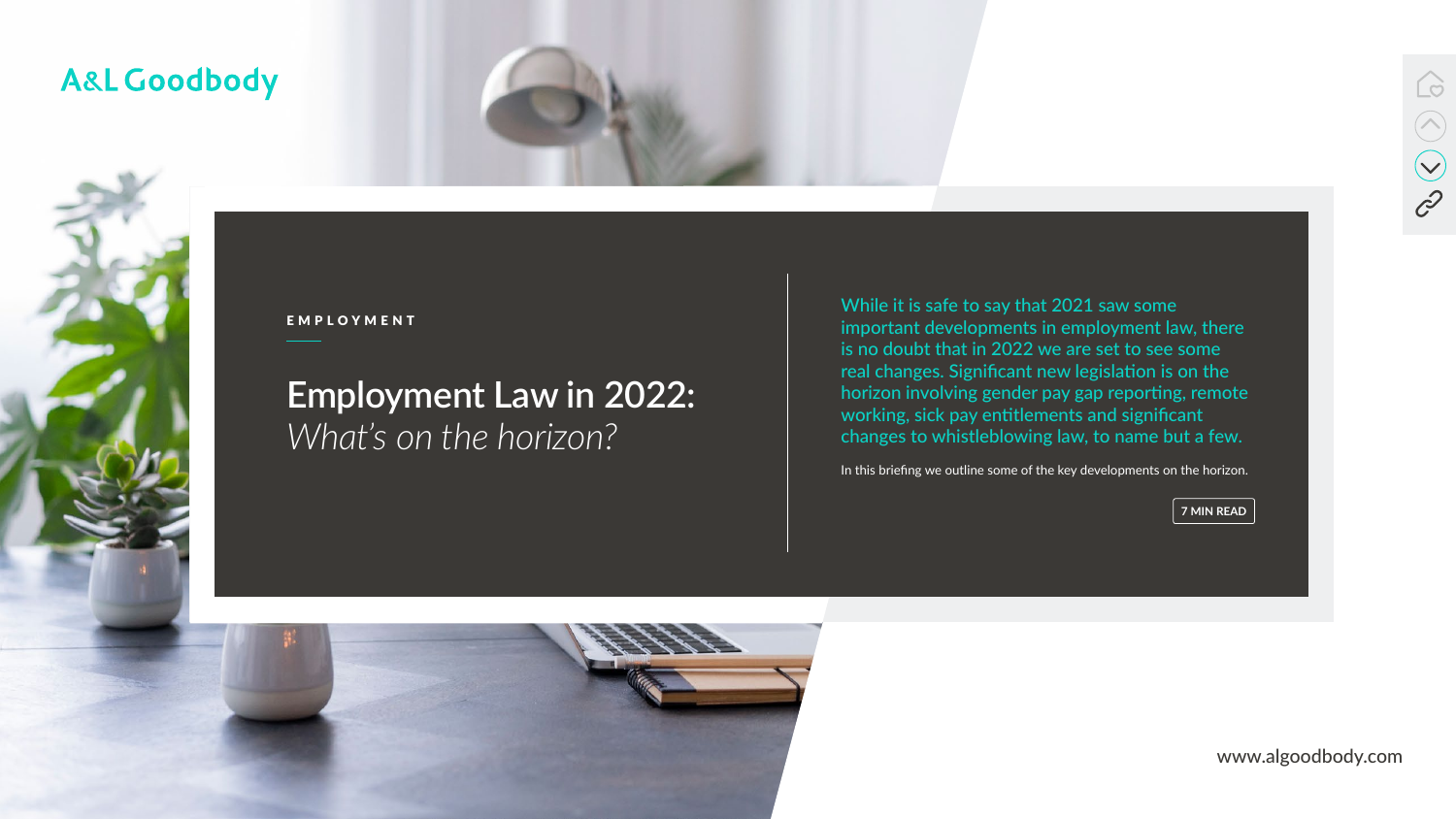#### The right to request remote working

In January 2021, the government published "Making Remote Work", its strategy for national remote working. It outlined a commitment to introduce legislation providing a framework around which employees can request remote work.

On 21 January 2022, the government announced that a return to physical attendance in workplaces can commence on a phased basis appropriate to each sector. Under significant pressure as a result of this latest development, the government published details of the new legislation on 25 January 2022. It sets out a framework whereby an employer can either approve or reject a request to work remotely from an employee and the circumstances in which an employee can bring a complaint to the Workplace Relations Commission. We will provide further details on this important legislation in a separate briefing.

#### Sick Leave Bill 2021

A draft Sick Leave Bill was published in November 2021. It proposes to provide an entitlement to a minimum period of paid sick leave for all employees starting with up to three days per year and after they have completed 13 weeks' service, a service period which has been criticised for being too short. Under the proposals, the number of days of paid sick leave may increase to up to 10 by 2025. The rate of sick pay proposed is 70% of regular earnings up to €110 per day and the employee must supply a medical certificate covering each day.

Tánaiste and Minister for Enterprise, Trade and Employment has outlined his commitment to progressing and enacting this legislation in 2022.



#### Employment Law in 2022: What's on the horizon? **|** 2022



#### Gender Pay Gap reporting

The much-anticipated Gender Pay Gap Information Act was signed into law on 13 July 2021. While it was anticipated that regulations prescribing the finer details of the reporting obligations would be published by the end of 2021 they are still awaited, but are expected very shortly.

Under the legislation employers with 250 or more employees will be required to publish details relating to employees' pay and bonus for the purpose of showing their gender pay gap, with the threshold due to gradually decrease over three years to 50 or more employees.

We have set out the key details of the legislation in [this briefing](https://www.algoodbody.com/insights-publications/gender-pay-gap-reporting-in-ireland-is-set-to-become-law) and up to date information can be found on our [Gender Pay](https://www.algoodbody.com/services/gender-pay-gap)  [Gap hub](https://www.algoodbody.com/services/gender-pay-gap) .

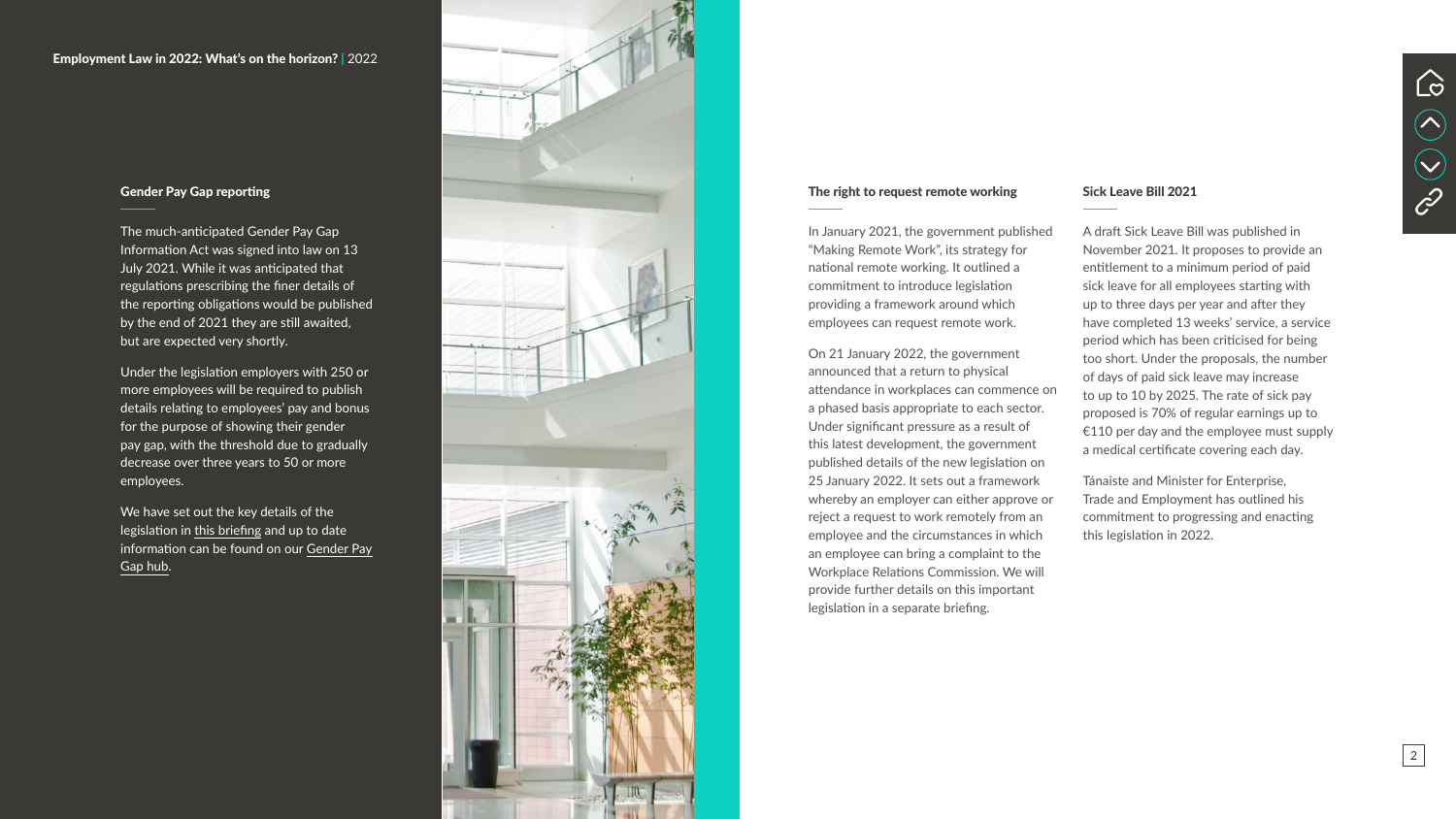#### EU Whistleblowing Directive

The deadline for transposing the EU Directive was 17 December 2021. There is significant pressure therefore to implement the Protected Disclosures (Amendment) Bill, which is due to be published very shortly.

Details of the General Scheme of the Bill are available in our publication linked [here](https://www.algoodbody.com/files/uploads/news_insights_pub/Upcoming_changes_to_Irelands_Whistleblowing_Regime.pdf). Notwithstanding any delay with the implementing legislation, we recommend businesses prepare for the necessary changes required, such as opening up whistleblowing channels to the expanded concept of "worker". Employers with 250 or more employees should begin incorporating the new procedural requirements, which include acknowledgement of receipt, following up and providing feedback.

#### Retirement age

Retirement age has been firmly in the spotlight now for some time. The report of the Commission on Pensions was published in October 2021. In terms of retirement age the report has recommended that legislation should be introduced to generally prevent employers setting a compulsory retirement age below the state pension age

(currently 66), with a retirement age below this continuing in "strictly limited cases". The government is due to decide on the implementation of this recommendation in Spring of 2022.

### EU Directives: Transparent and predictable working conditions and work life balance

The EU Directive on Work Life Balance for Parents and Carers and the EU Directive on Transparent and Predictable Working Conditions must be transposed by August 2022.

The aim of the EU Directive on Work-Life Balance for Parents and Carers is to improve work-life balance by improving families' access to flexible work and to family leave and to increase the participation of women in the workforce. Aspects of this Directive, for example relating to paternity leave, are already in place in Ireland but a significant new development will be a right to request flexible working arrangements for carers and workers of children up to at least the age of eight.

The EU Directive on Transparent and Predictable Working Conditions aims to improve working conditions by promoting more transparent and predictable

employment while ensuring labour market adaptability. One of a number of changes to be implemented includes a limit on probationary periods to six months other than on an exceptional basis.

#### New public holiday

On 19 January 2022 the government announced that there will be a once-off public holiday on Friday 18 March 2022 in recognition of the efforts of the general public, volunteers and all workers during the COVID--19 pandemic, and in remembrance of people who lost their lives due to the COVID-19 pandemic.

In addition, from 2023 there will be a new permanent public holiday established in celebration of Saint Brigid's day. This will be the first Monday in every February, except where St. Brigid's day, 1 February, falls on a Friday, in which case that Friday 1 February will be the public holiday. There are already 9 public holidays designated under the Organisation of Working Time Act 1997 and the Minister for Enterprise, Trade & Employment commented "The creation of a tenth public holiday will bring Ireland more into line with the European average."

#### Other new legislation

Two new employment Bills have recently been published:

The Redundancy Payments (Amendment) Bill will give employees who lost out on reckonable service while on lay-off due to COVID-19 restrictions, and have subsequently been made redundant, a special payment of up to a maximum payment of €1,860 tax-free to bridge the gap in their redundancy entitlements.

The Payment of Wages (Amendment) Bill will require employers to clearly display their policy on how tips, gratuities and service charges are distributed. It will give customers clear information on where their tips and service charges go and prohibit the use of tips to 'make up' contractual rates of pay.

For further information on any of these topics please contact [Triona Sugrue](https://www.algoodbody.com/our-people/triona-sugrue), Knowledge Lawyer, or any member of ALG's [Employment team](https://www.algoodbody.com/services/employment-pensions-incentives/employment) .





3